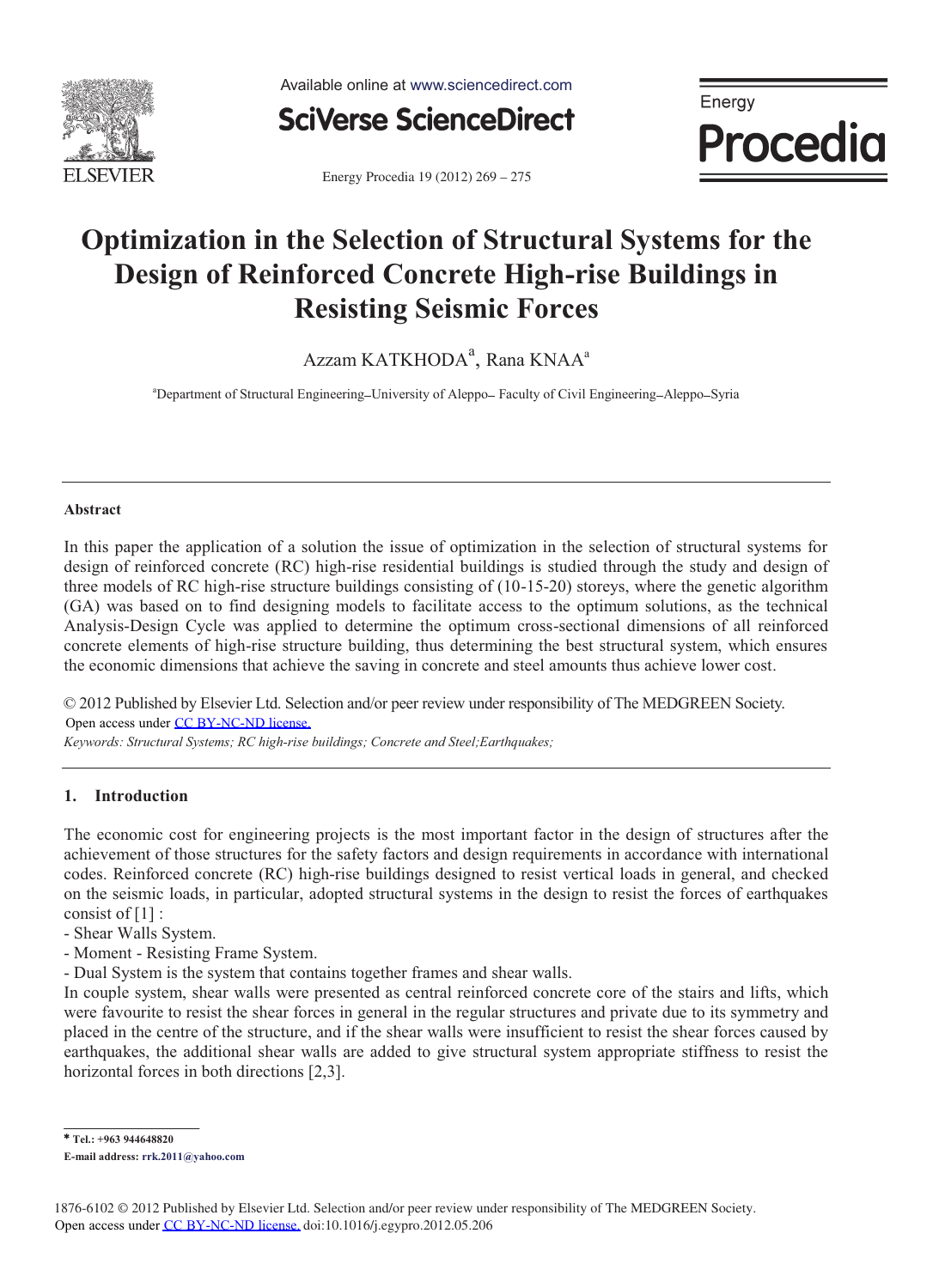There are many types of structural systems, resistance to the forces of earthquakes, and structural systems which previous referred to it considered more systems used in the design of public and private structures, but in the design of RC high-rise buildings, can we adopt certain structural system without the other and generalization use in the design of RC high-rise buildings whatever the number of storeys, type of foundation soil and regardless of whether this system achieve the economic cost of the building required designing it, and what if one of these systems achieve economic cost of the multi-storey building without the other, whether those buildings are similar to or different from each other in the number of storeys, type of foundation soil. To answer these questions and study the problem at hand the following models of RC high-rise buildings was imposed, as shown in Fig 1:

- Structural models for RC high-rise building consisting of 10-storey, structural systems in it are:

- Frames system (F).
- Shear Walls system (SW).
- Couple system (C).

-Structural models for RC high-rise building consisting of 15-storey, structural systems in it are also  $F & SW$ & C systems.

-Structural models for RC high-rise building consisting of 20-storey, structural systems in it are also F & SW & C systems.



Fig 1: some of supposed structural models for three structural systems (F-SW-C)